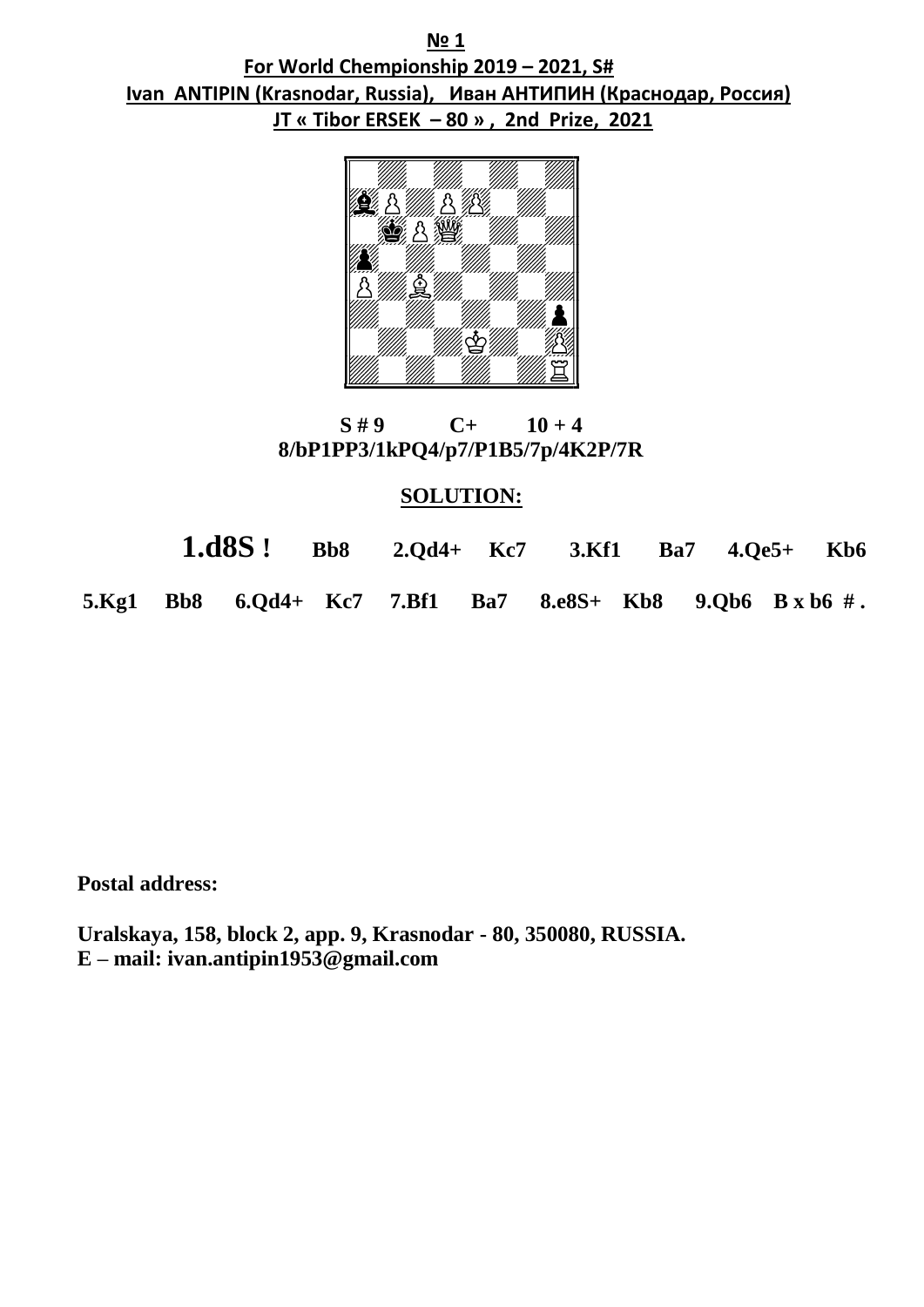**№ 2 For World Chempionship 2019 – 2021, S# Ivan ANTIPIN (Krasnodar, Russia) , Иван АНТИПИН (Краснодар, Россия) JT « А.Аzhusin – 70 », 1st Comm., 2021**



 $S \# 12$   $C_+$   $11 + 3$  **KB6/P4Q2/8/1P3b1S/2P3p1/2P2kS1/2P1R3/8**

# **SOLUTION:**

|      |  | $1.0d5+?$ Be4 $2.c5$ B x d5+! 3.c6?                        |  |     |
|------|--|------------------------------------------------------------|--|-----|
|      |  | <b>1.Rh2!</b> Ke3 2.Bf4+ Kf3 3.Bc7 Ke3 4.Bb6+ Kf3          |  |     |
| 5.c5 |  | Ke3 6.c6+ Kf3 7.Bc7 Ke3 8.Bf4+                             |  | Kf3 |
|      |  | 9.Bb8 Ke3 $10.$ Re2+ Kf3 $11.$ Qd5+ Be4 $12.$ c7 B x d5 #. |  |     |

**Postal address:** 

**Uralskaya, 158, block 2, app. 9, Krasnodar – 80, 350080, RUSSIA. E – mail: ivan.antipin1953@gmail.com**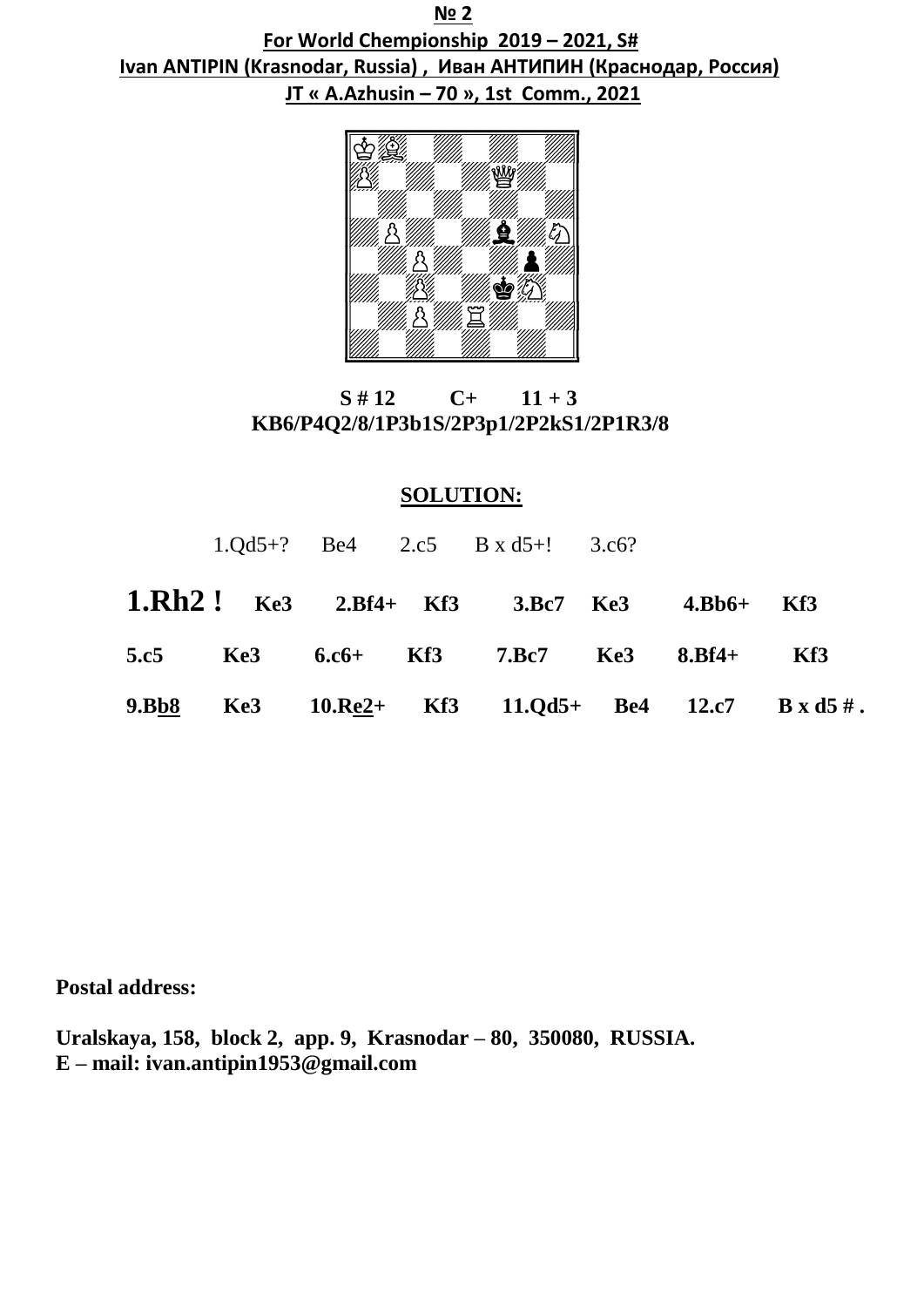**№ 3 For World Chempionship 2019 – 2021, S# Ivan ANTIPIN (Krasnodar, Russia), Иван АНТИПИН (Краснодар, Россия) JT «Tibor ERSEK – 80», Comm., 2021**



 $S \# 9$  9 + 2  **8/r7/B7/8/1P2k3/1P2S1Q1/1KP5/BR6**

### **SOLUTION:**

|  | $1.Bd3 + !$ Kd4 $2.Kc1 + !$ R x a1 $3.Of4 + Kc3$        |  |  |
|--|---------------------------------------------------------|--|--|
|  | $4.0e5 +$ K x b4 5.c3 + K a3 6.0d6 + K a2               |  |  |
|  | 7.Qh2 +! Ka3 8.Sc2 +! Ka2 9.Qd2!(zz) $R \times b1 \#$ . |  |  |

 **Postal address:** 

 **Uralskaya, 158, block 2, app. 9, Krasnodar - 80 , 350080, RUSSIA. E – mail: ivan.antipin1953@gmail.com**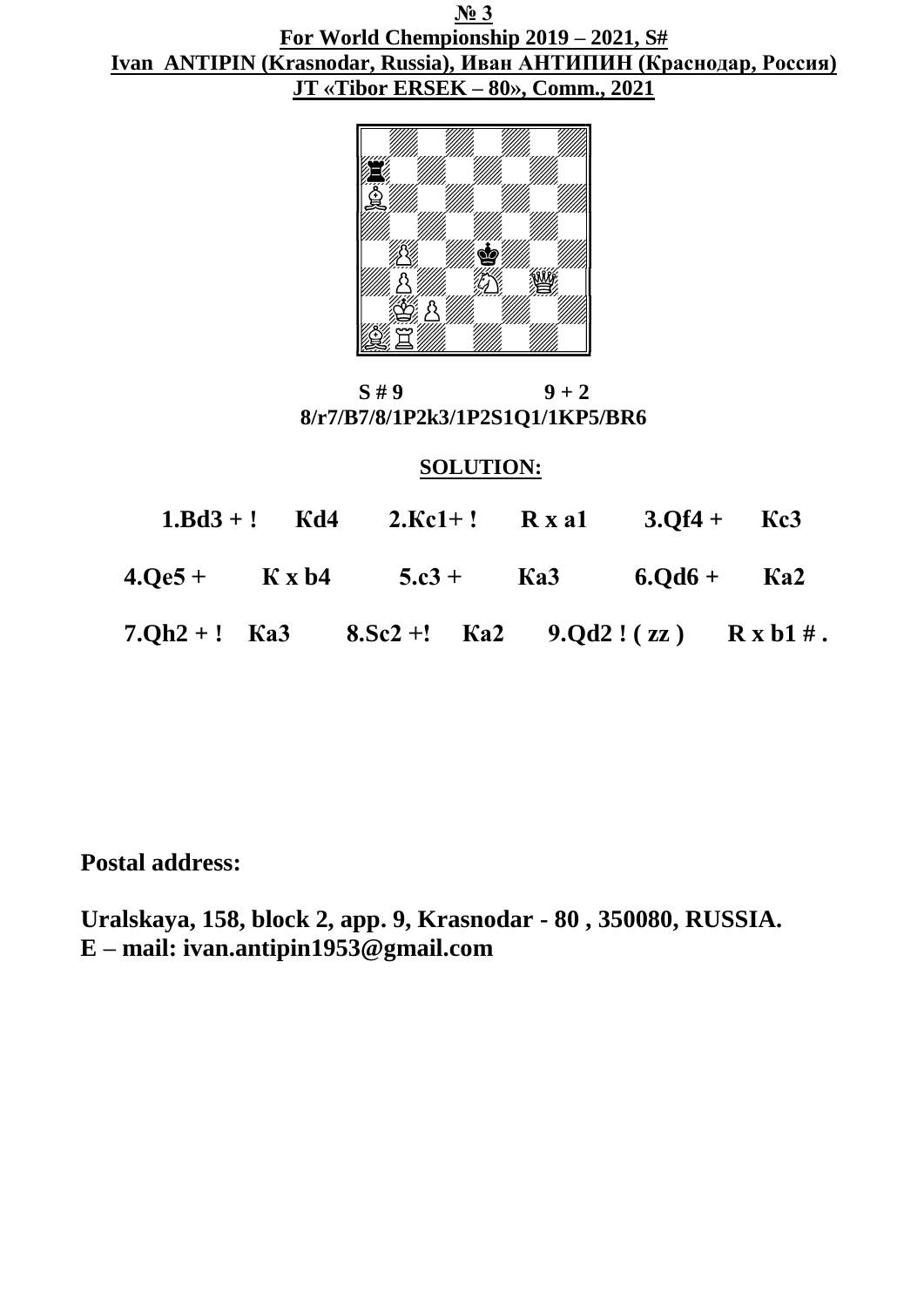**№ 4 For World Chempionship 2019-2021, S# Ivan ANTIPIN (Krasnodar, Russia), Иван АНТИПИН (Краснодар, Россия) МК «Л.Куббель – 130», 2021**



 $S \# 6$   $C+ 8+3$ b)  $\text{Sh}4 \rightarrow \text{h}3$  **5S2/1p6/1B6/K1s2Q2/PP5S/4k3/2R5/8**

## **РЕШЕНИЕ:**

 **а) 1.Кb5 ! Кd4 2.а5 Ке3 3.Qf3+ Кd4 4.Rс4+ Ке5 5.Shg6+ Кd6 6.Qс6+ b x с6 # (mm) , b) 1.Sg5 ! Кd4 2.Sfе6+ Ке3 3.Sс7 Кd4 4.Sb5+ Ке3 5.Qf7 ! Кd3 6.Qb3+ S x b3 # (mm).**

**Postal address:** 

**Uralskaya, 158, block 2, app. 9, Krasnodar, 350080,RUSSIA. E – mail: ivan.antipin1953@gmail.com**